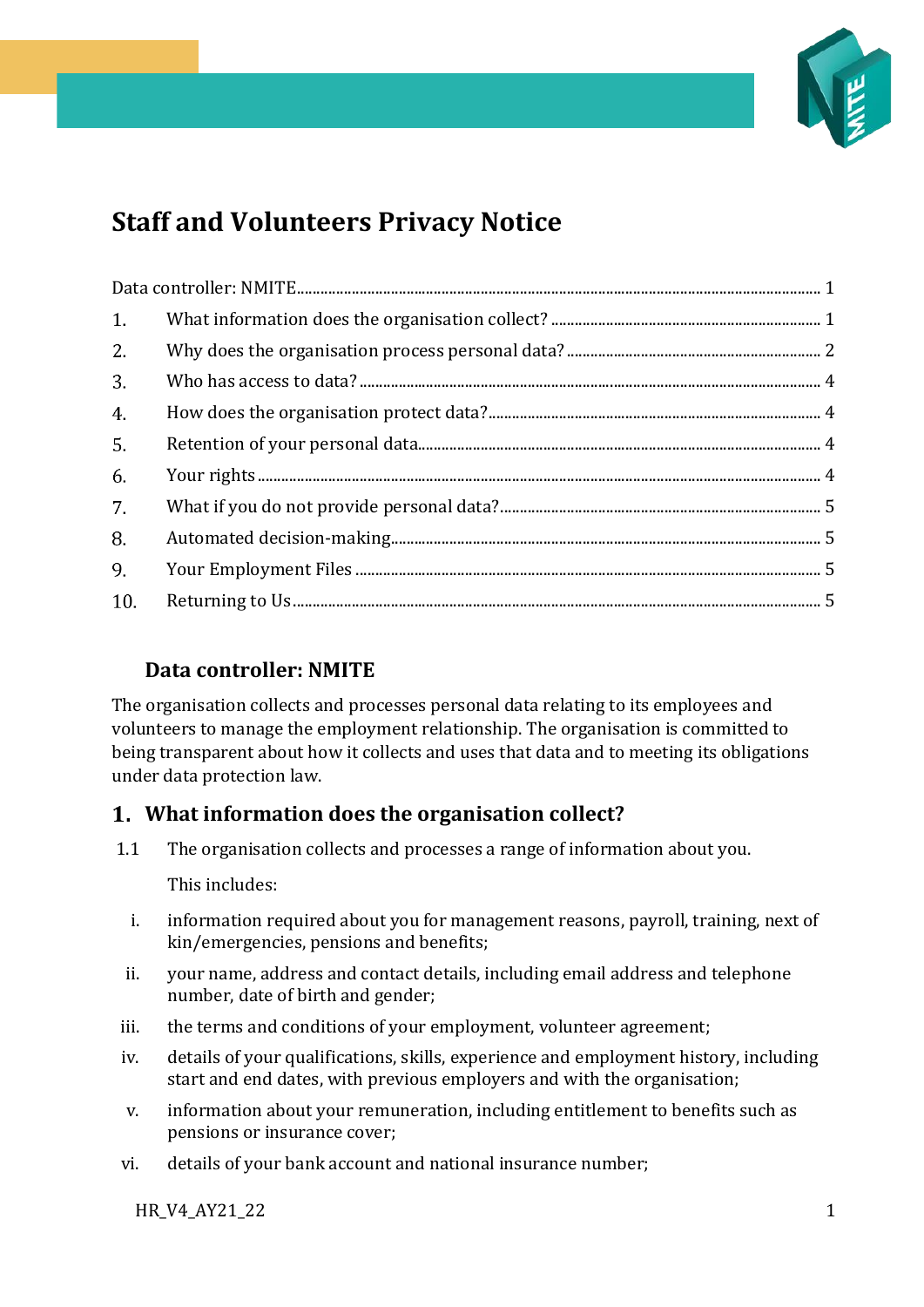

- vii. information about your marital status, next of kin, dependants and emergency contacts;
- viii. information about your nationality and entitlement to work in the UK;
- ix. information about your criminal record (if applicable);
- x. details of your schedule (days of work and working hours) and attendance at work;
- xi. details of periods of leave taken by you, including holiday, sickness absence, family leave and sabbaticals, and the reasons for the leave;
- xii. details of any disciplinary or grievance procedures in which you have been involved, including any warnings issued to you and related correspondence;
- xiii. assessments of your performance, including performance reviews and ratings, performance improvement plans and related correspondence;
- xiv. information about medical or health conditions, including whether you have a disability for which the organisation needs to make reasonable adjustments;
- xv. visual images or photographs of employees and volunteers for records, and to identify a person as a member of NMITE to others both inside and outside the organisation.
- xvi. photographs, videos, CV details and quotes/by-lined articles to be used for NMITE marketing purposes.
- 1.2 The organisation may collect this information in a variety of ways. For example, data might be collected through application forms, CVs; obtained from your passport or other identity documents such as your driving licence; from forms completed by you at the start of or during employment (such as new starter forms, payroll details or bank detail forms, benefit nomination forms); from correspondence with you; or through interviews, meetings or other assessments.
- 1.3 Data might be collected from third parties, such as references supplied by former employers, information from credit reference agencies and possibly information from criminal records checks permitted by law.
- 1.4 Data will be stored in a range of different places, including in your personnel file, in the organisation's management systems such as BOX, and in other IT systems (including CRM, server or cloud based and the organisation's email system).

## <span id="page-1-0"></span>**Why does the organisation process personal data?**

- 2.1 The organisation needs to process data to enter into an employment contract with you and to meet its obligations under your employment contract. For example, it needs to process your data to provide you with an employment contract, to pay you in accordance with your employment contract and to administer benefit, pension and insurance entitlements.
- 2.2 In some cases, the organisation needs to process data to ensure that it is complying with its legal obligations. For example, it is required to check Visas, an employee's

HR\_V4\_AY21\_22 2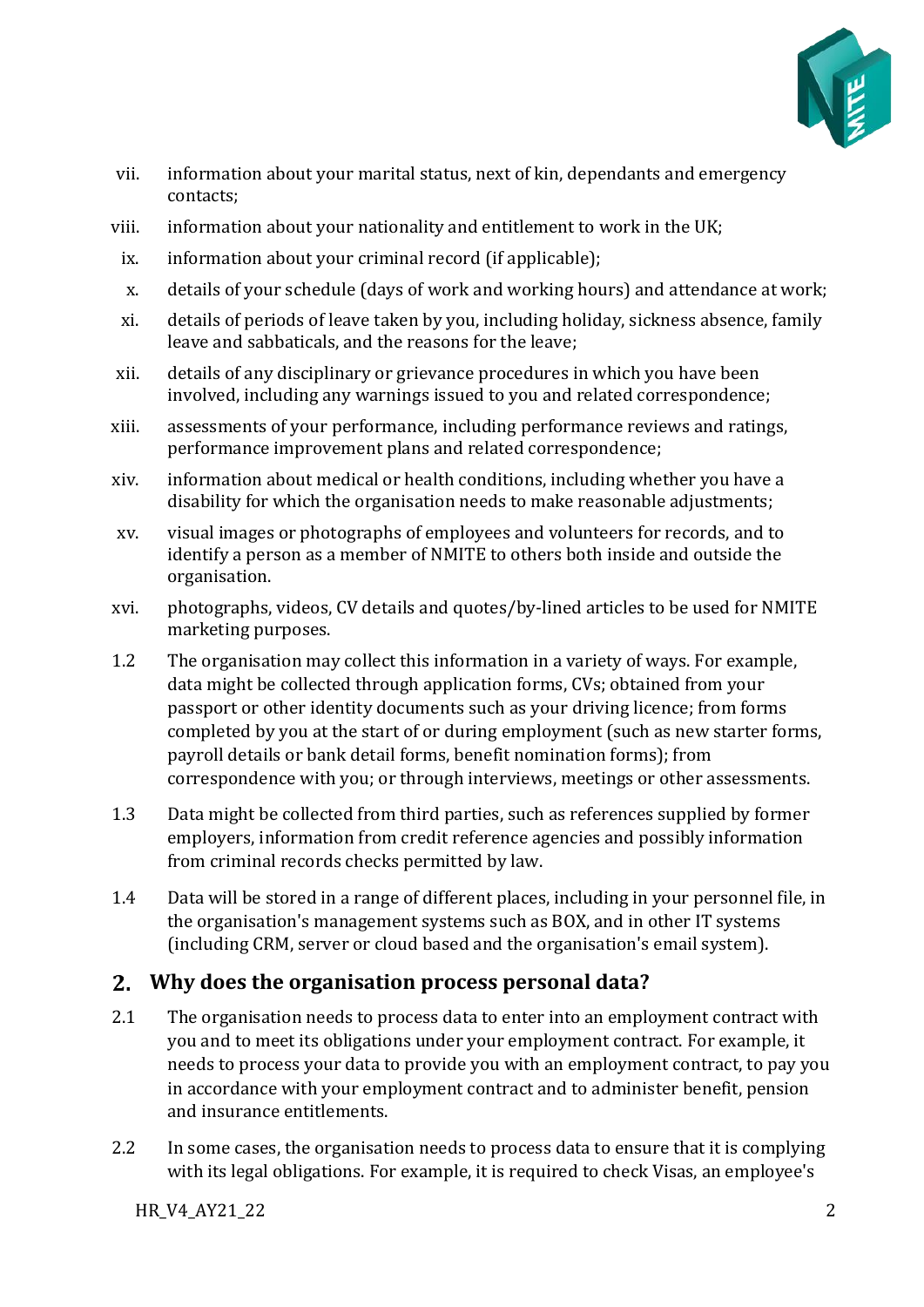

entitlement to work in the UK, to deduct tax, to comply with health and safety laws and to enable employees to take periods of leave to which they are entitled.

- 2.3 In other cases, the organisation has a legitimate interest in processing personal data before, during and after the end of the employment or volunteering relationship.
- 2.4 Processing employee and volunteer data allows the organisation to:
	- i. run recruitment and promotion processes;
	- ii. maintain accurate and up-to-date employment and volunteer records and contact details (including details of who to contact in the event of an emergency), and records of employee contractual and statutory rights;
- iii. operate and keep a record of disciplinary and grievance processes, to ensure acceptable conduct within the workplace;
- iv. operate and keep a record of employee performance and related processes, to plan for career development, and for succession planning and workforce management purposes;
- v. operate and keep a record of absence and absence management procedures, to allow effective workforce management and ensure that employees are receiving the pay or other benefits to which they are entitled;
- vi. obtain occupational health advice, to ensure that it complies with duties in relation to individuals with disabilities, meet its obligations under health and safety law, and ensure that employees are receiving the pay or other benefits to which they are entitled;
- vii. operate and keep a record of other types of leave (including annual leave, maternity, paternity, adoption, parental and shared parental leave), to allow effective workforce management, to ensure that the organisation complies with duties in relation to leave entitlement, and to ensure that employees are receiving the pay or other benefits to which they are entitled;
- viii. ensure effective general HR and business administration;
- ix. provide references on request for current or former employees;
- x. respond to and defend against legal claims; and
- xi. maintain and promote equality in the workplace.
- 2.5 Some special categories of personal data, such as information about health or medical conditions, is processed to carry out employment law obligations (such as those in relation to employees with disabilities).
- 2.6 Where the organisation processes other special categories of personal data, such as information about ethnic origin, sexual orientation, health or religion or belief, this is done for the purposes of equal opportunities monitoring.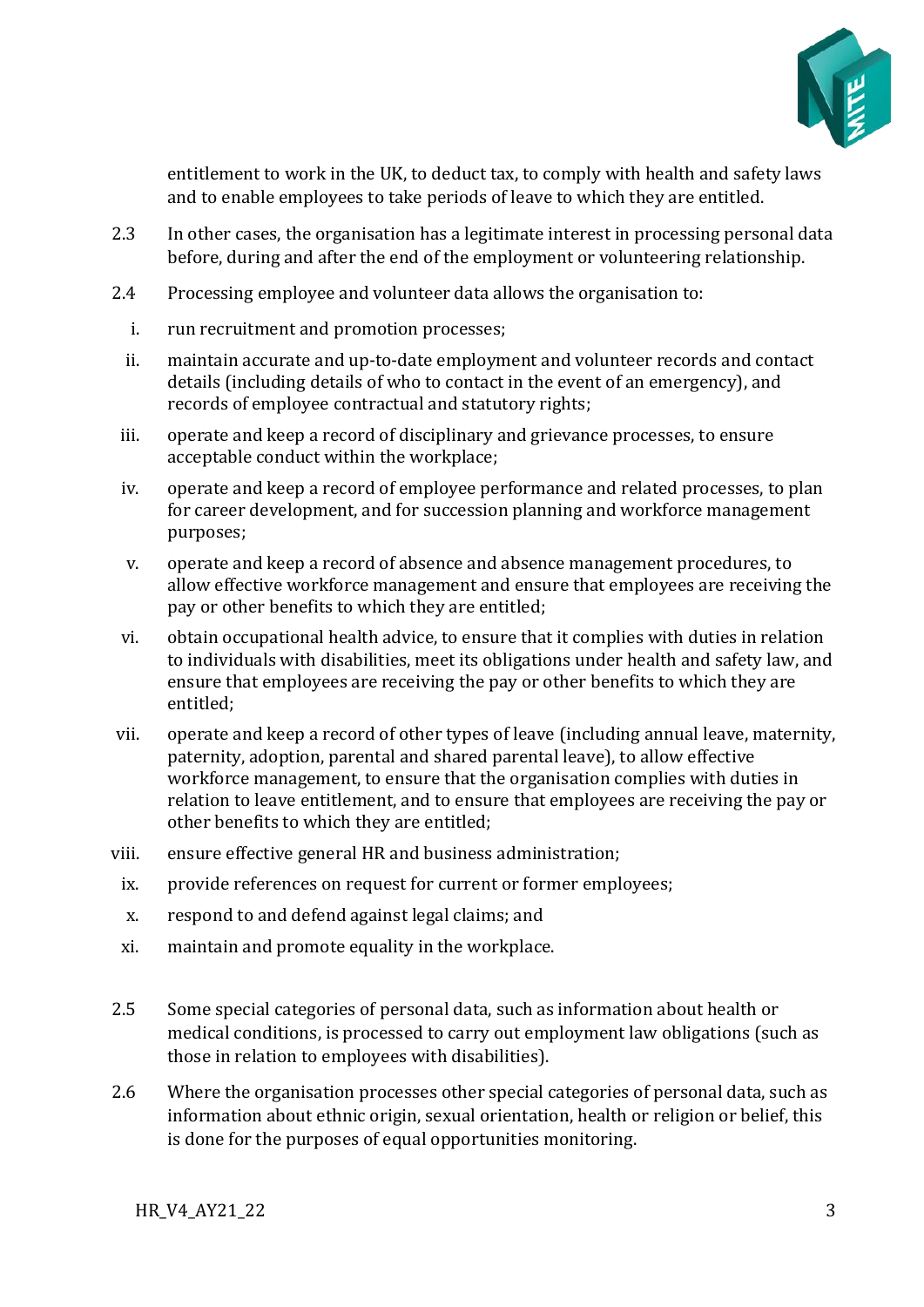

## <span id="page-3-0"></span>**Who has access to data?**

- 3.1 Your information may be shared internally, including with HR and recruitment teams (including finance/payroll), your line manager, managers in the business area in which you work and IT staff if access to the data is necessary for performance of their roles.
- 3.2 In appropriate circumstances, the organisation shares your data with third parties to obtain pre-employment references from other employers, obtain employment background checks from third-party providers and obtain necessary criminal records checks from the Disclosure and Barring Service.
- 3.3 The organisation also shares your data with third parties that process data on its behalf, in connection with payroll, the provision of benefits and the provision of occupational health services.
- 3.4 The organisation will not transfer your data to countries outside the European Economic Area.

#### <span id="page-3-1"></span>**How does the organisation protect data?**

- 4.1 The organisation takes the security of your data seriously. The organisation has internal policies in place to try to ensure that your data is not lost, accidentally destroyed, misused or disclosed, and is not accessed except by its employees in the performance of their duties.
- 4.2 Where the organisation engages third parties to process personal data on its behalf, they do so on the basis of written instructions, are under a duty of confidentiality and are obliged to implement appropriate technical and organisational measures to ensure the security of data.

#### <span id="page-3-2"></span>**Retention of your personal data**

5.1 The GDPR and DPA 2018 require that personal data should be kept for no longer than is necessary for the purposes for which the personal data are processed (except in certain specific and limited instances).

Please contac[t registrar@nmite.ac.uk](mailto:registrar@nmite.ac.uk) for further information.

## <span id="page-3-3"></span>**Your rights**

- 6.1 As a data subject, you have a number of rights. You can:
	- i. access and obtain a copy of your data on request;
	- ii. require the organisation to change incorrect or incomplete data;
	- iii. require the organisation to delete or stop processing your data, for example where the data is no longer necessary for the purposes of processing; and
	- iv. object to the processing of your data where the organisation is relying on its legitimate interests as the legal ground for processing.

 $HR$  V4 AY21 22 4